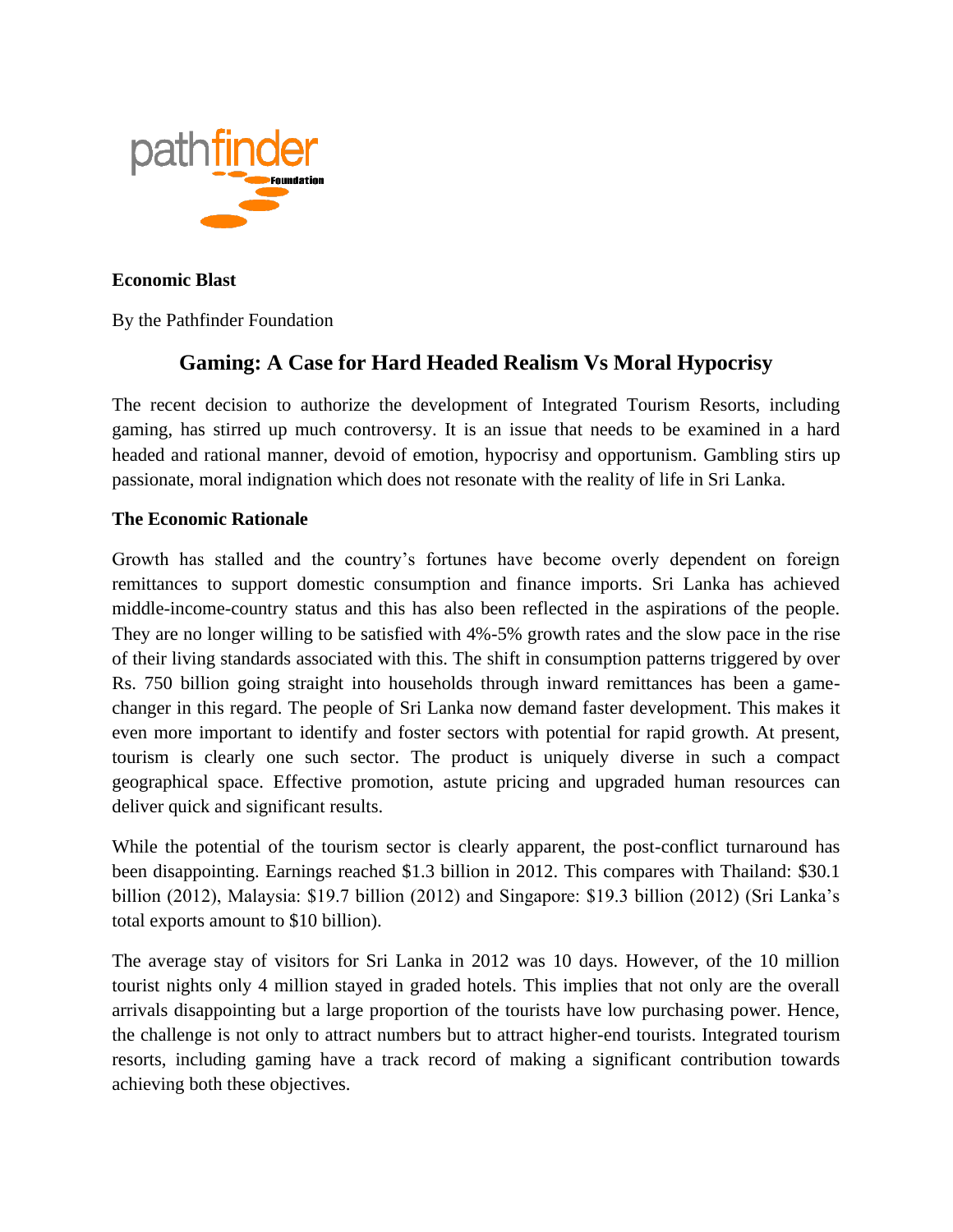Malaysia has established integrated tourism resorts, despite gambling causing concerns among a section of the population adhering to traditional socio-cultural values. In Singapore, the decision to reverse the total ban on gambling and authorize two integrated tourism resorts saved the industry which was under severe threat due to increasing prices and a loss of competitiveness vis-a-vis regional neighbours. The Philippines has been another country where such projects have recently yielded impressive returns. Wealthy Chinese and Indians constitute the largest markets for these high-end resorts in Asia. Given the prolonged economic downturn in Europe, traditionally Sri Lanka's largest tourism market, it is the Chinese and Indian markets that will have to play a major role in order to fulfill the considerable potential of this country's tourism sector. India's proximity and close bilateral relations with China offer a good foundation to develop these markets. **I**n addition the Middle East market is also likely to offer good prospects. Attracting high income patrons to these resorts will also have significant multiplier effects, given their formidable purchasing power.

It should also be recognized that FDI flows have been disappointing so far. High profile, large scale investment in integrated tourism resorts can contribute to a positive demonstration effect to reverse this trend. Attracting wealthy clients to these resorts can also serve to showcase Sri Lanka to potential investors who otherwise may not have had exposure to the country.

Integrated tourism resorts have had significant growth, employment and income effects in other countries in the region. There is no reason why this cannot be replicated in Sri Lanka, provided their development is well regulated with the participation of world class operators who are able to attract the right clientele. Good regulation can also address problems such as money laundering, illegal money, organized crime and other vices.

## **Addressing the Moral Critique.**

It has been argued that the licensing of gaming resorts would serve to corrupt the morals of the Sri Lankan people. This is difficult to sustain given the multitude of gambling centres, legal and illicit, that already exists in every nook and corner of urban and rural Sri Lanka. Many Sri Lankans from all socio-economic backgrounds are not averse to gambling. It is very difficult, therefore, to argue that the moral outrage being expressed is not hypocritical and opportunistic. Clearly, well regulated gaming run by internationally reputed operators cannot have an adverse impact on the ground reality that already persists in the country.

## **Conclusion**

Growth has slowed down and Sri Lanka is having difficulty in acquiring the non-debt creating foreign exchange necessary to finance the level of imports commensurate with the aspirations of the people in relation to both their demands for consumer goods as well as their expectations regarding the pace of growth and development in the country. At present, there is an overreliance on exporting human beings, particularly housemaids to the Middle East. The negative social consequences of this are well known. High priority should, therefore, be attached to